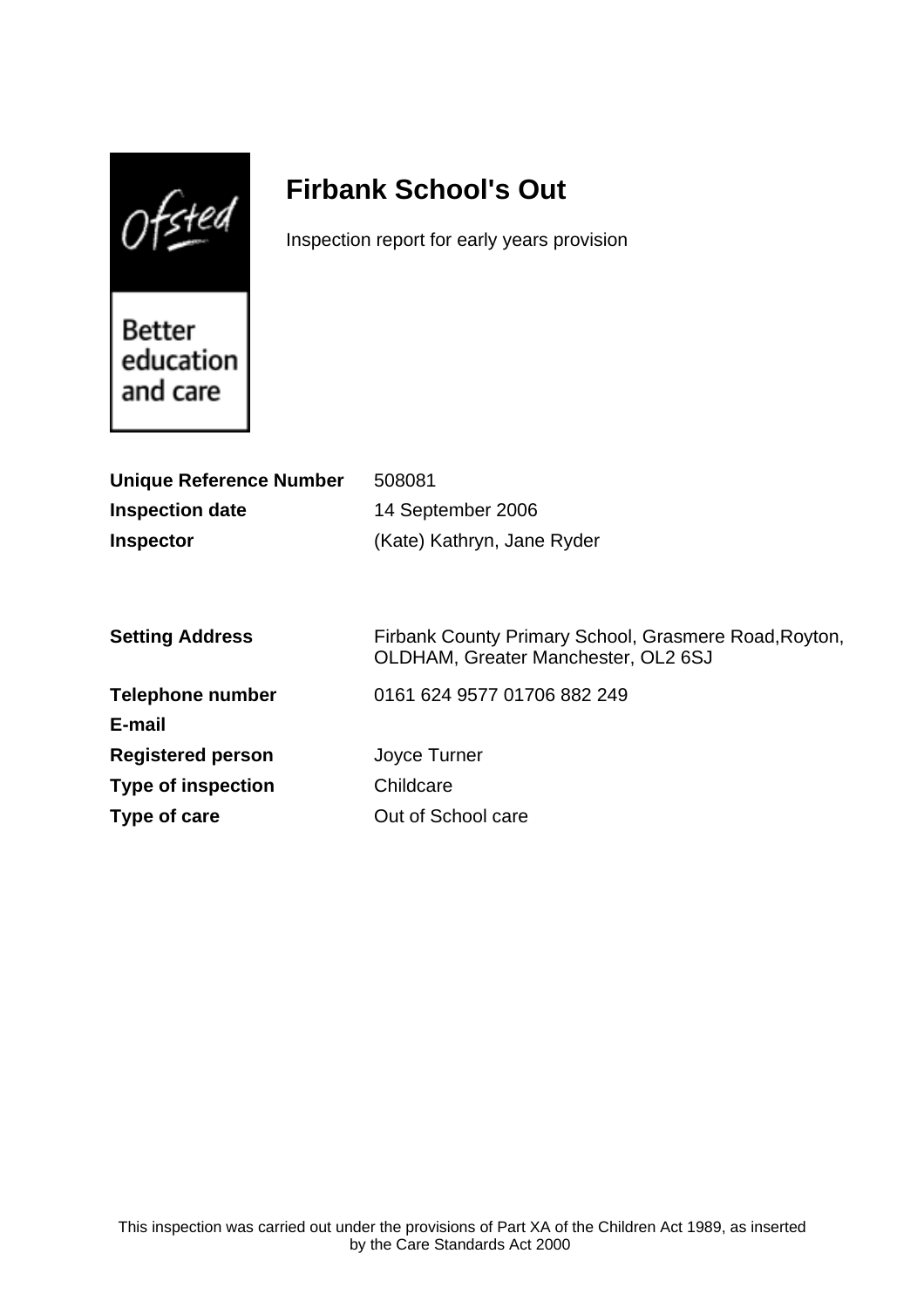# **ABOUT THIS INSPECTION**

The purpose of this inspection is to assure government, parents and the public of the quality of childcare and, if applicable, of nursery education. The inspection was carried out under Part XA Children Act 1989 as introduced by the Care Standards Act 2000 and, where nursery education is provided, under Schedule 26 of the School Standards and Framework Act 1998.

This report details the main strengths and any areas for improvement identified during the inspection. The judgements included in the report are made in relation to the outcomes for children set out in the Children Act 2004; the National Standards for under 8s day care and childminding; and, where nursery education is provided, the Curriculum guidance for the foundation stage.

The report includes information on any complaints about the childcare provision which Ofsted has received since the last inspection or registration or 1 April 2004 whichever is the later.

## **The key inspection judgements and what they mean**

Outstanding: this aspect of the provision is of exceptionally high quality Good: this aspect of the provision is strong Satisfactory: this aspect of the provision is sound Inadequate: this aspect of the provision is not good enough

For more information about early years inspections, please see the booklet Are you ready for your inspection? which is available from Ofsted's website: www.ofsted.gov.uk.

# **THE QUALITY AND STANDARDS OF THE CARE**

On the basis of the evidence collected on this inspection:

The quality and standards of the care are good. The registered person meets the National Standards for under 8s day care and childminding.

# **WHAT SORT OF SETTING IS IT?**

Firbank Schools Out has been registered since 2000 and is one of four out of school settings managed by Joyce Turner, a private provider. It is located in Firbank County Primary School in Royton and children access two rooms and the school hall. There is a safe and secure outdoor play area. A maximum of 32 children under eight years may attend at any one time and there is currently an average of 37 children attending the weekly sessions including children over the age of eightyears.

During term time the club opens from 07.30 to 09.00 and 15.15 to 17.30 and places are for pupils of the school. During the holiday periods it opens from 07.30 to 17.30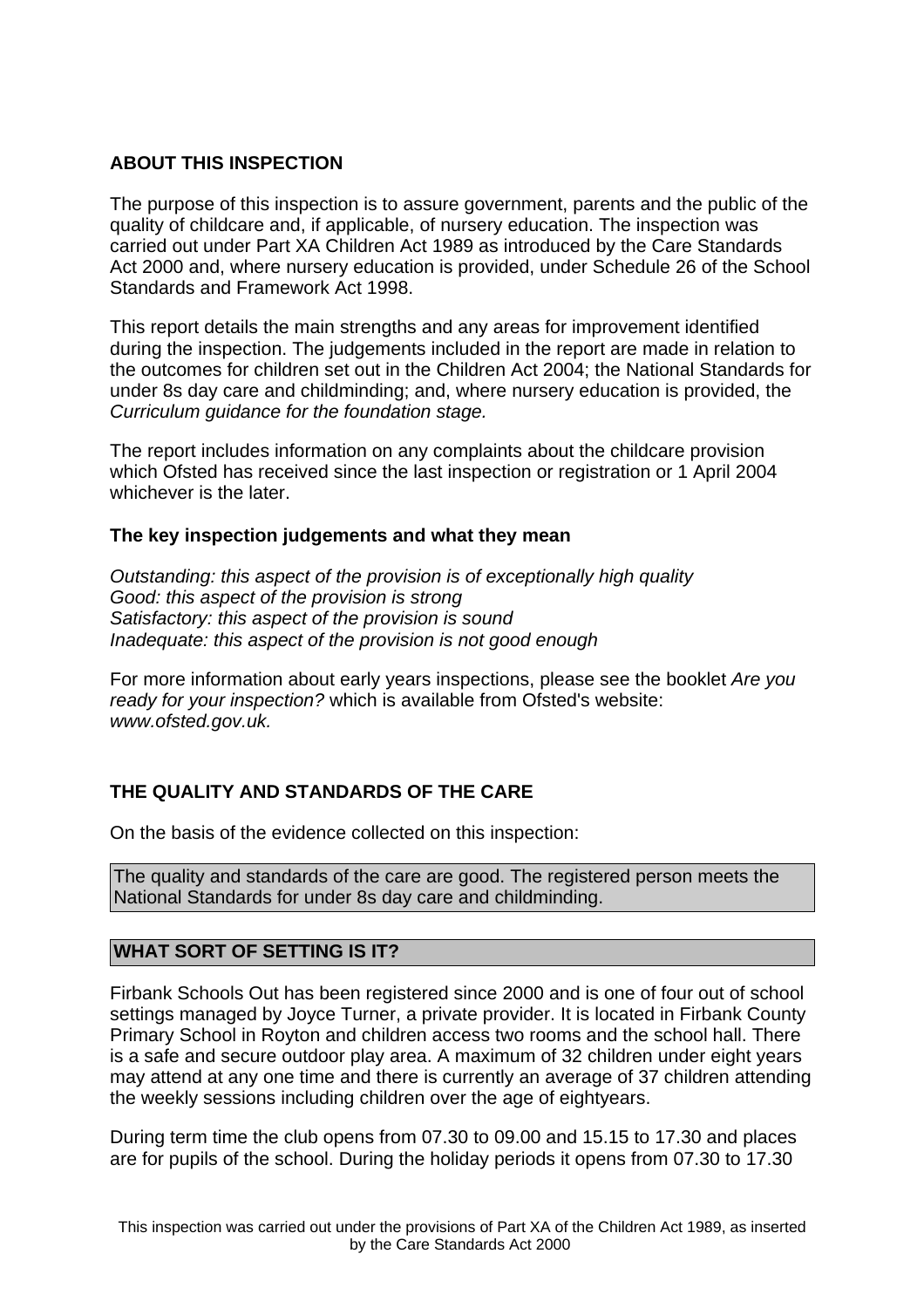and places are open to the local community.

There are three members of staff working in the club during term time and four work during the holiday periods. More than half of the staff have relevant child care qualifications. The club has Investors in Children status, a Quality Assurance Scheme.

## **THE EFFECTIVENESS OF THE PROVISION**

#### **Helping children to be healthy**

The provision is good.

Children learn the importance of good personal health and hygiene issues through the well established daily routines. They know, for example, that washing their hands thoroughly with soap before snack prevents germs spreading, such as stomach upsets. Children have been involved in a number of activities concentrating on healthy food pyramids which has given them a secure knowledge about the kind of food which supports a healthy life style. They speak with confidence about obesity and diabetes being the long term consequence of eating excess junk food. Detailed written records ensure that staff respond appropriately to individual health needs. However, parental consent for staff to seek emergency medical treatment is not obtained and this compromises children's health.

Children enjoy regular opportunities for physical exercise. They have continuous access to the outdoor area and use a variety of equipment, for example, balls, bats and skipping ropes. They also benefit from walks in an adjacent wooded area.

The club has achieved a healthy eating award through the National Health Service (NHS) and provide children with extremely healthy snacks. Children especially enjoy the appetising fruit and vegetable platter and make choices about whether they would like a sandwich or separate filling and bread. They help themselves to drinks throughout the session, particularly after strenuous physical activity such as football. Clear procedures are in place to ensure there are good standards of hygiene related to food preparation, although not all members of staff responsible for food preparation have up to date food hygiene certificates. Snack times are social events where children choose who they want to sit with at tables attractively covered with fruit print table cloths.

## **Protecting children from harm or neglect and helping them stay safe**

#### The provision is good.

Children are cared for in a child centred play environment which is well maintained, safe and secure. It provides adequate space to enable children to play and eat in comfort. Appropriate organisation of the play space allows children to move freely and safely between the two designated areas. Children's sense of belonging and self-esteem is promoted through the many wall displays of their art work. Weekly risk assessments are carried out and as a result, potential hazards are identified and effectively minimised. Fire drills are carried out with the children at regular intervals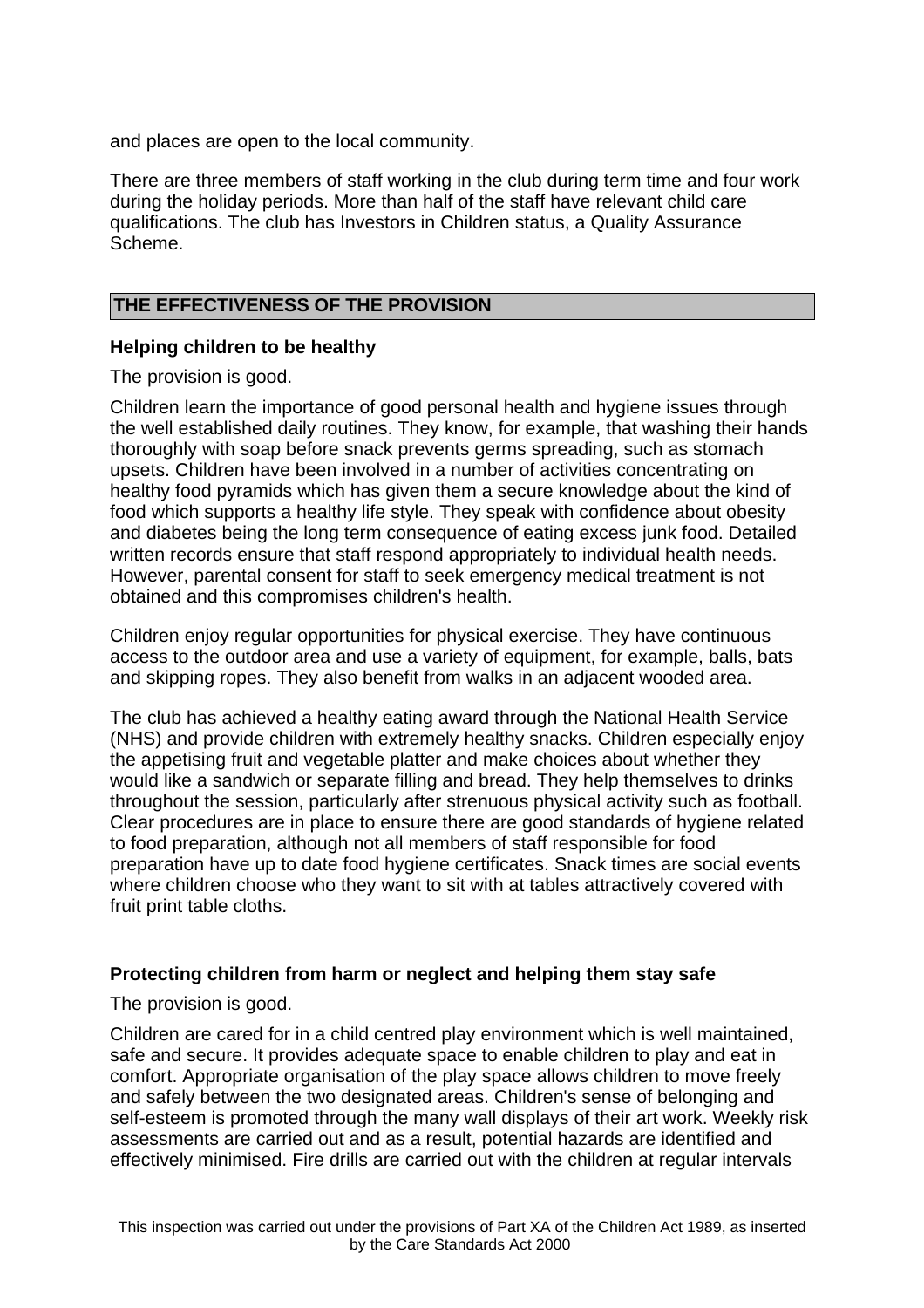and ensure safe evacuation of the building. Children are strongly aware not to cross the invisible line on the corridor and as a consequence play in safety. The external door to the play areas is kept locked ensuring children play safely indoors. However, the practice of leaving it unlocked when some children play out compromises both children's and staff's safety.

Different activities are provided within two play areas and children confidently engage in play of their own choice. They benefit from a good selection of resources and equipment which reflects their age and interests. Children are very familiar with where things are kept which encourages them to play independently. Play materials are regularly washed, resulting in clean, hygienic toys for children to play with.

Staff are clear about their role and responsibilities with regard to child protection and they safeguard children's welfare appropriately. Most of the staff have attended training and the manager has booked training dates to update her knowledge. The setting's written policy is accessible to parents and relevant written guidance and contact telephone numbers are in place.

## **Helping children achieve well and enjoy what they do**

The provision is good.

Practitioners use a topic cycle to plan an interesting range of activities that meet children's developmental stage and that are fun. This results in children who are happy, relaxed and approach the play activities with lots of enthusiasm. Activity evaluation sheets completed by the children are to be introduced shortly and will ensure that staff continue to provide play which reflects children's interests and enjoyment.

Practitioners interact positively with the children, giving high levels of care and attention. For example, helping children to design and model figures out of clay. Children spend their time purposefully and take part in a wide range of activities, such as ball games, board games, construction, cars and garage, clay modelling and drawing.

Children are able to make independent choices and they demonstrate confidence and familiarity within the setting. This ensures they are able to respond to their own needs and wishes, for example, helping themselves to a drink from the tray and choosing different resources from the toy cupboards.

#### **Helping children make a positive contribution**

The provision is good.

Children have good opportunities to develop their awareness about the diversity in our society through a variety of activities. For example, they explore culture through the celebration of festivals such as Chinese New Year and make lanterns and dragons to reflect the topic. They have access to some good anti discriminatory toys and posters whilst others are borrowed from the toy library to support a theme. Staff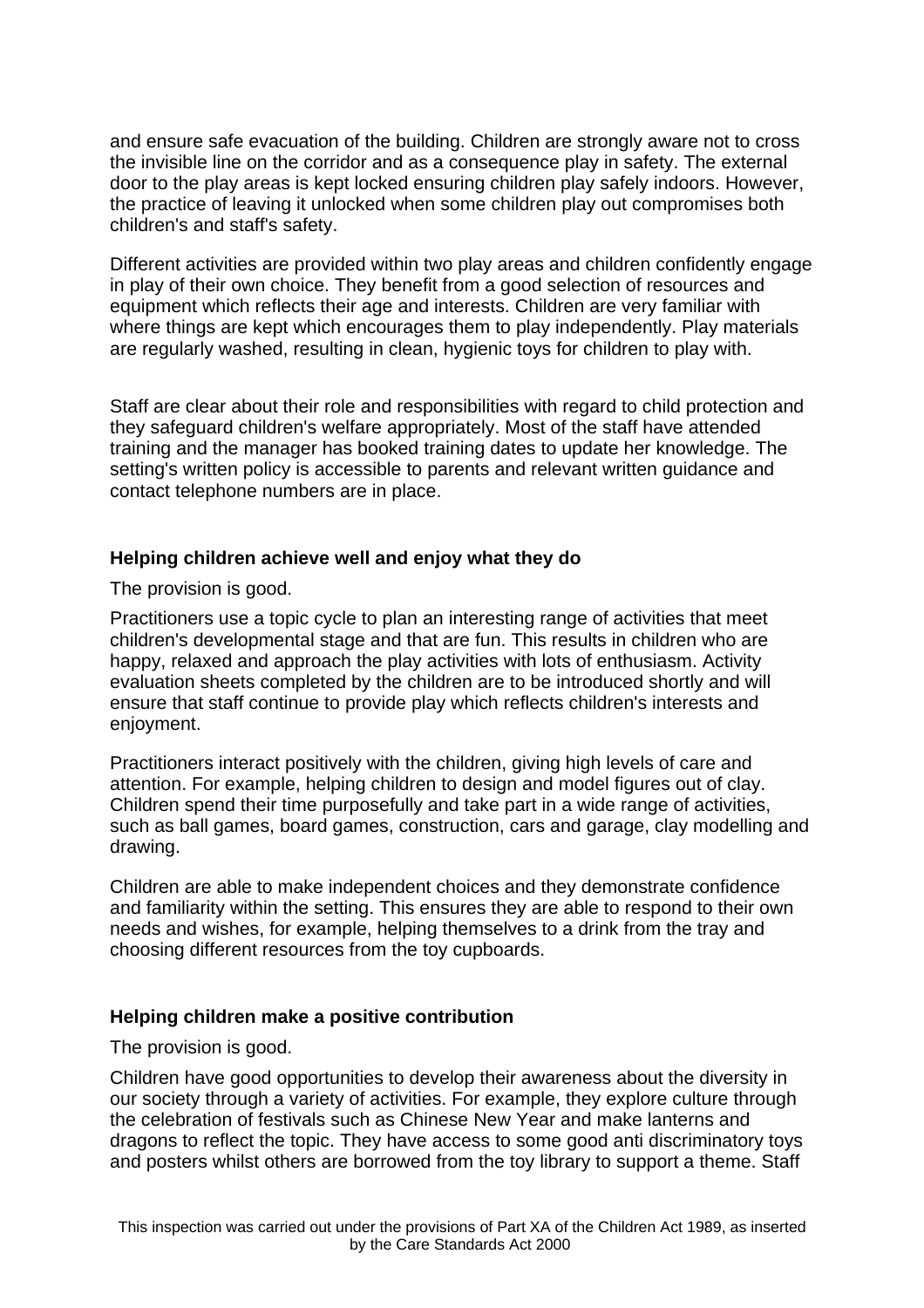treat children with equal concern and respect their decisions about what they want to play with. This establishes a sense of security and fosters trusting relationships. Children with additional needs are cared for appropriately and sensitively in consultation with parents and other relevant professionals.

Children are well behaved and polite in response to the expectations of practitioners. They clearly understand the boundaries and staff have high expectations of them. Children have been consulted about club rules, such as being kind and polite, taking pride in their work and helping younger children. Children are learning to act responsibly. For example, they tidy away toys and help to wash the snack plates. The use of sticker charts positively reinforces good behaviour and children look forward to receiving a small prize when they have achieved ten stickers.

Practitioners promote effective partnerships with parents. There is an abundance of information displayed which ensures parents have a clear insight into the clubs practices. For example, regular newsletters, leaflet and notice boards, photographs of members of staff and children engaged in a variety of activities. Parents have access to the club policies and procedures which clearly outline the expectations of the group. The setting aims to develop the use of parent questionnaires and parent evenings in the future to strengthen their partnership with parents policy.

# **Organisation**

The organisation is good.

The play areas are welcoming and organised to help children be independent. Children benefit from the active involvement of the practitioners in the activities which enhances their enjoyment and sense of achievement. Children's safety and welfare is effectively protected due to the vetting procedures which all staff submit to. Staff training is valued as a means to further develop the provision and members of staff attend training regularly. The setting has used a self evaluation tool well to review working practices and as a result have identified several areas for future development.

Documentation is maintained in good order to promote children's welfare. Policies and procedures work in practice to ensure there are positive outcomes for children. The registration method is appropriate and clearly details the children present and the time that they leave. They follow clear procedures for notifying Ofsted about any significant changes, such as a change of manager.

Overall, the provision meets the needs of the range of the children for whom it provides.

## **Improvements since the last inspection**

At the time of the last inspection the setting was required to keep a record showing children's hours of attendance, allocate a key worker to every child and make sure that parents have access to child protection information. The registration system clearly shows children's arrival and departure times. All children belong to a group